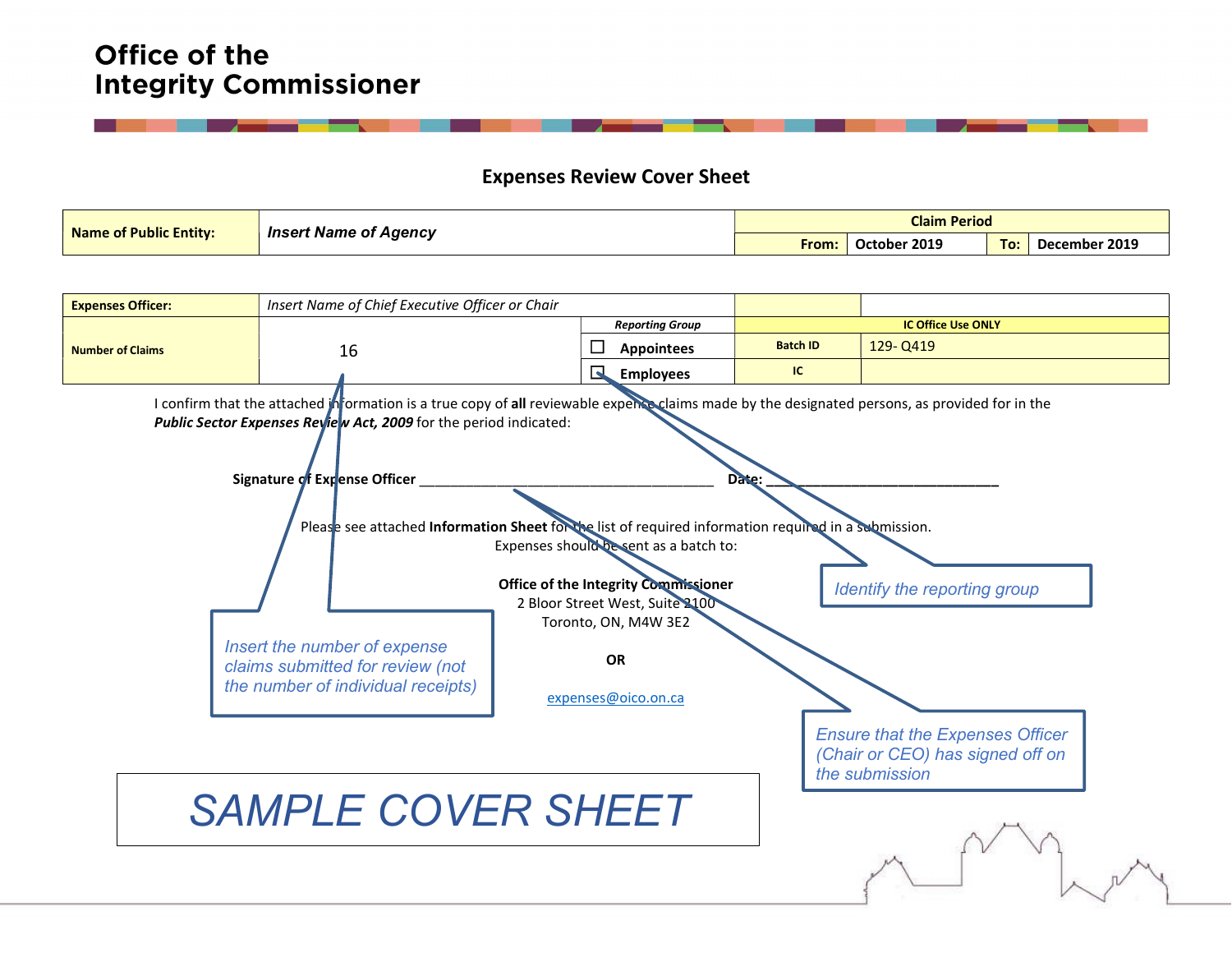## Expenses Review Cover Sheet

| <b>Name of Public Entity:</b> | <b>Name of Agency</b> | <b>Claim Period</b> |              |     |               |  |
|-------------------------------|-----------------------|---------------------|--------------|-----|---------------|--|
|                               |                       | From:               | October 2019 | To: | December 2019 |  |

| <b>Name of Designated</b><br><b>Person</b> | <b>Description of trip /</b><br>hospitality or monthly claim                                                         | <b>Amount</b><br>of Claim<br>\$ | <b>Travel</b><br>pre-approvals<br>attached<br>Yes / No | <b>Location</b><br>where<br>employee<br>based | <b>Corporate</b><br>card<br>Yes / No | <b>IC Office Use ONLY</b> |      |               |
|--------------------------------------------|----------------------------------------------------------------------------------------------------------------------|---------------------------------|--------------------------------------------------------|-----------------------------------------------|--------------------------------------|---------------------------|------|---------------|
|                                            |                                                                                                                      |                                 |                                                        |                                               |                                      | Claim ID#                 | Info | <b>Review</b> |
| John Travel                                | Expense Report #1<br><b>October Visa Statement</b><br>Local Meeting,<br>AABY Meeting-Windsor<br>Remote office visits | \$1,452.32                      | Yes                                                    | Toronto                                       | Yes                                  | 129-Q419-01               |      | <b>RV</b>     |
| John Travel                                | Expense Report #2<br>Cash Expenses<br>Mileage<br>Meal Allowances - Windsor<br>Parking                                | \$242.85                        | Yes                                                    | Toronto                                       | <b>Yes</b>                           | 129-Q419-02               |      | <b>RV</b>     |
| John Travel                                | Expense Report #3<br>November Visa Statement<br>Hospitality                                                          | \$125.00                        | n/a                                                    | Toronto                                       | Yes                                  | 129-Q419-03               |      | <b>RV</b>     |
| John Travel                                | Expense Report #4<br>December Visa Statement<br><b>Local Meetings</b>                                                | \$47.20                         | n/a                                                    | Toronto                                       | Yes                                  | 129-Q419-04               |      | <b>RV</b>     |
| <b>Anne Destination</b>                    | Expense Report #1<br><b>October Visa Statement</b><br><b>Local Meetings</b>                                          | \$84.25                         | n/a                                                    | Toronto                                       | Yes                                  | 129-Q419-05               |      | <b>RV</b>     |
| Anne Destination                           | Expense Report #2<br>Cash Expenses                                                                                   | \$28.50                         | Yes                                                    | Toronto                                       | Yes                                  | 129-Q419-06               |      | <b>RV</b>     |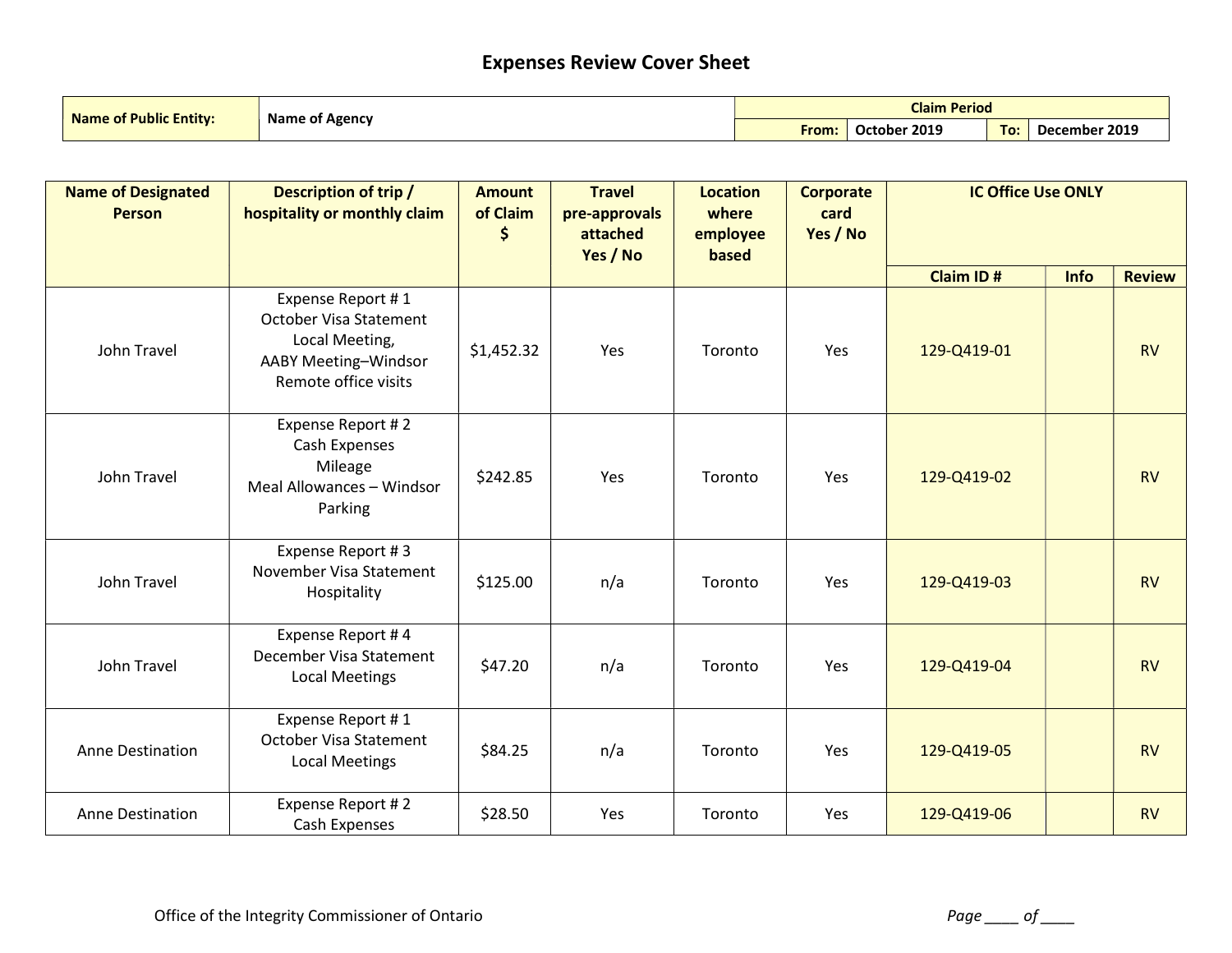|                         | Mileage<br><b>Meal Allowances</b>                                          |           |     |         |     |             |           |
|-------------------------|----------------------------------------------------------------------------|-----------|-----|---------|-----|-------------|-----------|
| <b>Anne Destination</b> | Expense Report #3<br>November Visa Statement<br>PRBT Conference - Victoria | \$1923.85 | n/a | Toronto | Yes | 129-Q419-07 | <b>RV</b> |
| <b>Anne Destination</b> | Expense Report #4<br>December Visa Statement<br>Hospitality                | \$54.00   | Yes | Toronto | Yes | 129-Q419-08 | <b>RV</b> |
|                         |                                                                            |           |     |         |     |             |           |

Continue with a new line for each expense report.

### Centrally Billed Items

In the case of a centrally billed item, you may add the item manually to the total of an expense report or list it as a separate line item.

e.g. If the agency paid for a hotel room (\$150.00) for John Travel on Expense Report #1 - you can add the \$150.00 to the expense report and list it as \$1602.32 (\$1452.32 + \$150.00) and included the invoice with that expense report in the submission. Alternatively, you can list the hotel as a separate line item for the claimant.